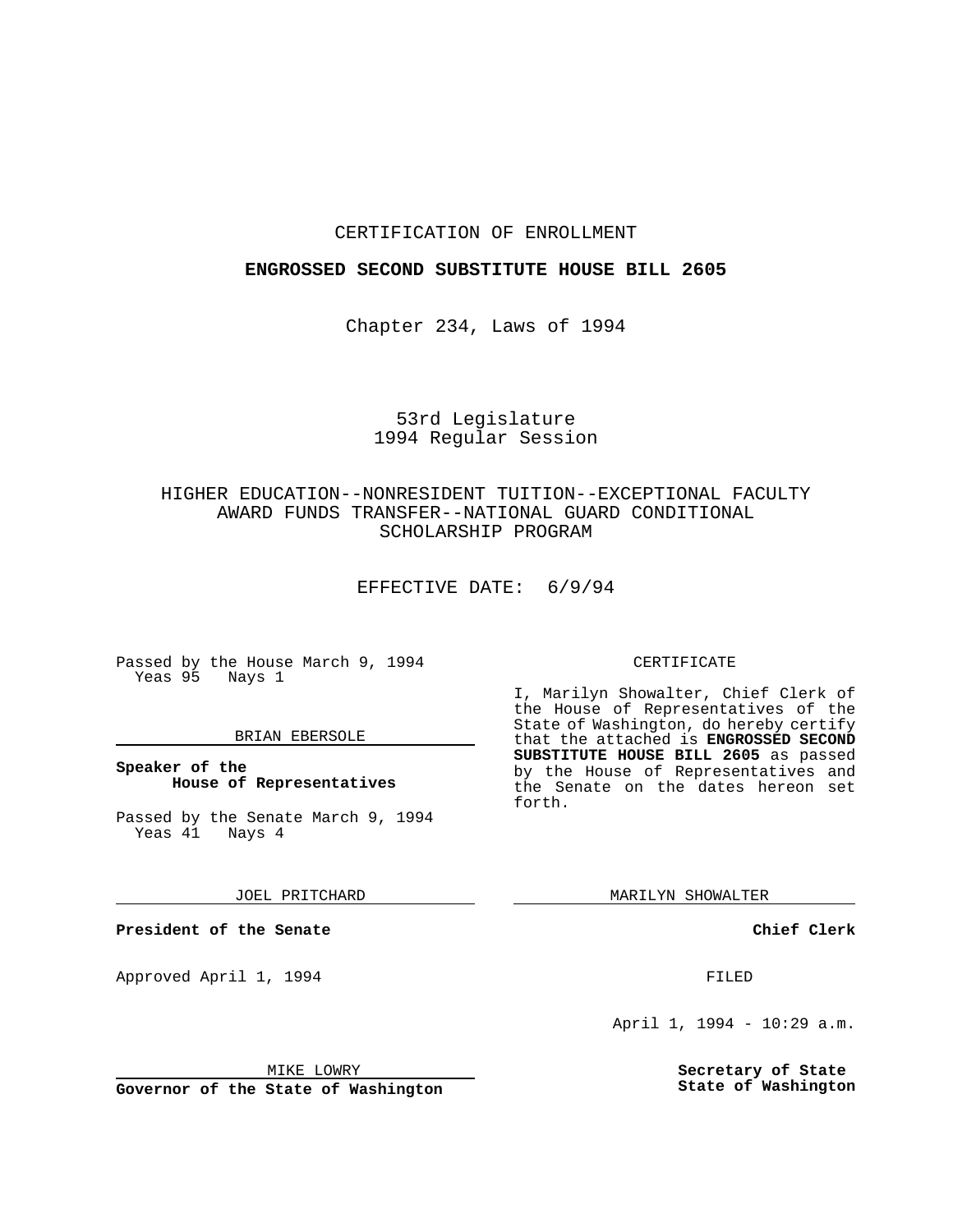## **ENGROSSED SECOND SUBSTITUTE HOUSE BILL 2605** \_\_\_\_\_\_\_\_\_\_\_\_\_\_\_\_\_\_\_\_\_\_\_\_\_\_\_\_\_\_\_\_\_\_\_\_\_\_\_\_\_\_\_\_\_\_\_

\_\_\_\_\_\_\_\_\_\_\_\_\_\_\_\_\_\_\_\_\_\_\_\_\_\_\_\_\_\_\_\_\_\_\_\_\_\_\_\_\_\_\_\_\_\_\_

AS RECOMMENDED BY THE CONFERENCE COMMITTEE

Passed Legislature - 1994 Regular Session

#### **State of Washington 53rd Legislature 1994 Regular Session**

**By** House Committee on Appropriations (originally sponsored by Representatives Jacobsen, Brumsickle, Dorn, Bray, Ogden, Dunshee, Pruitt and J. Kohl)

Read first time 02/08/94.

1 AN ACT Relating to higher education; amending RCW 28B.15.725, 2 28B.50.839, and 28A.600.110; amending 1989 c 290 s 1 (uncodified); and 3 adding a new chapter to Title 28B RCW.

4 BE IT ENACTED BY THE LEGISLATURE OF THE STATE OF WASHINGTON:

5 **Sec. 1.** RCW 28B.15.725 and 1993 sp.s. c 18 s 26 are each amended 6 to read as follows:

 Subject to the limitations of RCW 28B.15.910, the governing boards of the state universities, the regional universities, and The Evergreen 9 State College may enter into undergraduate ((upper division)) student 10 exchange agreements with ((comparable public four-year)) institutions of higher education of other states and agree to exempt participating 12 undergraduate ((upper division)) students from payment of all or a portion of the nonresident tuition fees differential subject to the following restrictions:

 (1) In any given academic year, the number of students receiving a waiver at a state institution shall not exceed the number of that institution's students receiving nonresident tuition waivers at participating out-of-state institutions. Waiver imbalances that may occur in one year shall be off-set in the year immediately following.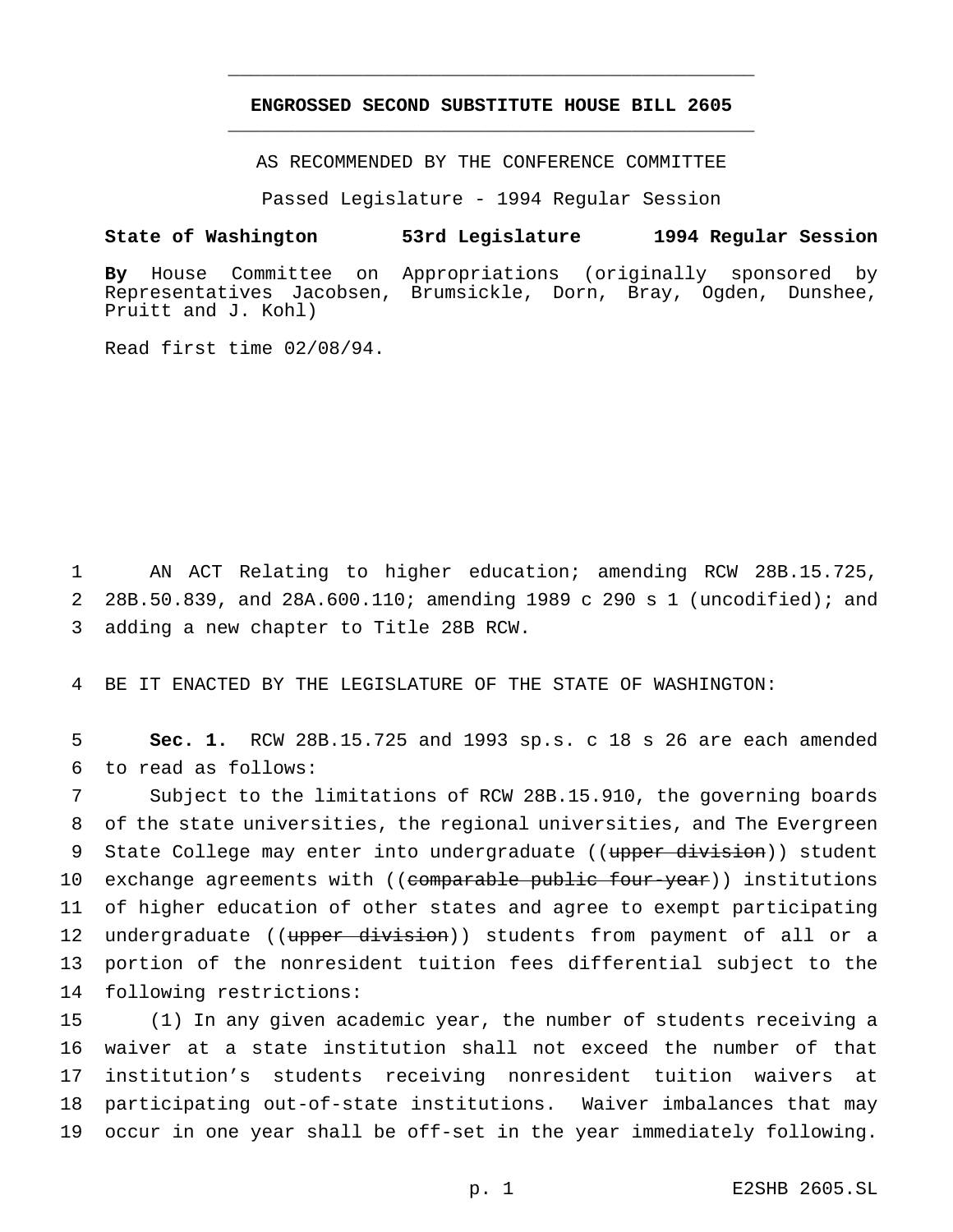(2) Undergraduate ((upper division)) student participation in an exchange program authorized by this section is limited to one academic year.

 **Sec. 2.** 1989 c 290 s 1 (uncodified) is amended to read as follows: The legislature recognizes that a unique educational experience can 6 result from an undergraduate ((upper division)) student attending an out-of-state institution. It also recognizes that some Washington residents may be unable to pursue such out-of-state enrollment owing to their limited financial resources and the higher cost of nonresident tuition. The legislature intends to facilitate expanded nonresident 11 undergraduate ((upper division)) enrollment opportunities for residents of the state by authorizing the governing boards of the four-year institutions of higher education to enter into exchange programs with 14 other states' ((comparable public four-year)) institutions with comparable programs wherein the participating institutions agree that 16 visiting undergraduate ((upper division)) students will pay resident tuition rates of the host institutions.

 **Sec. 3.** RCW 28B.50.839 and 1993 c 87 s 2 are each amended to read as follows:

 (1) In consultation with eligible community and technical colleges, the college board shall set priorities and guidelines for the program. (2) Under this section, a college shall not receive more than four faculty grants in twenty-five thousand dollar increments, with a maximum total of one hundred thousand dollars per campus in any biennium.

 (3) All community and technical colleges and foundations shall be eligible for matching trust funds. Institutions and foundations may apply to the college board for grants from the fund in twenty-five thousand dollar increments up to a maximum of one hundred thousand dollars when they can match the state funds with equal cash donations from private sources, except that in the initial year of the program, no college or foundation may receive more than one grant until every college or its foundation has received one grant. These donations shall be made specifically to the exceptional faculty awards program and deposited by the institution or foundation in a local endowment fund or a foundation's fund. Otherwise unrestricted gifts may be deposited in the endowment fund by the institution or foundation.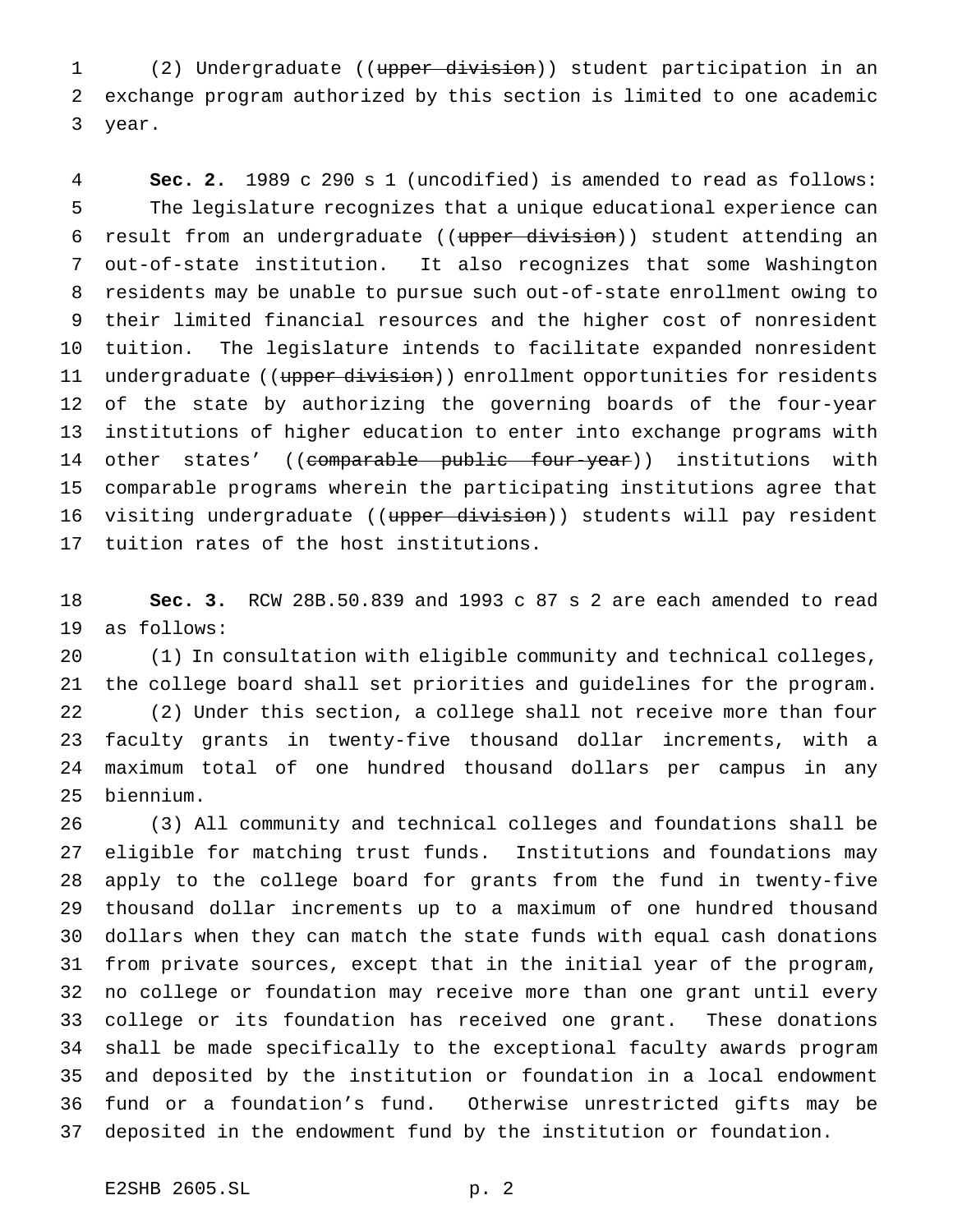(4) Once sufficient private donations are received by the institution or foundation, the institution shall inform the college board and request state matching funds. The college board shall evaluate the request for state matching funds based on program priorities and guidelines. The college board may ask the state treasurer to release the state matching funds to a local endowment fund established by the institution or a foundation's fund established by a foundation for each faculty award created.

 (5) A college, by action of its board of trustees, may transfer those exceptional faculty award funds accumulated in its local 11 endowment fund between July 1, 1991, and July 25, 1993, to its foundation's local endowment fund established as provided in subsection (3) of this section.

 **Sec. 4.** RCW 28A.600.110 and 1988 c 210 s 4 are each amended to read as follows:

 There is established by the legislature of the state of Washington the Washington state scholars program. The purposes of this program annually are to:

 (1) Provide for the selection of three seniors residing in each 20 legislative district in the state graduating from high schools ((in 21 each legislative district)) who have distinguished themselves academically among their peers.

 (2) Maximize public awareness of the academic achievement, leadership ability, and community contribution of Washington state public and private high school seniors through appropriate recognition ceremonies and events at both the local and state level.

 (3) Provide a listing of the Washington scholars to all Washington state public and private colleges and universities to facilitate communication regarding academic programs and scholarship availability.

 (4) Make available a state level mechanism for utilization of private funds for scholarship awards to outstanding high school seniors.

 (5) Provide, on written request and with student permission, a listing of the Washington scholars to private scholarship selection committees for notification of scholarship availability.

 (6) Permit a waiver of tuition and services and activities fees as provided for in RCW 28B.15.543 and grants under RCW 28B.80.245.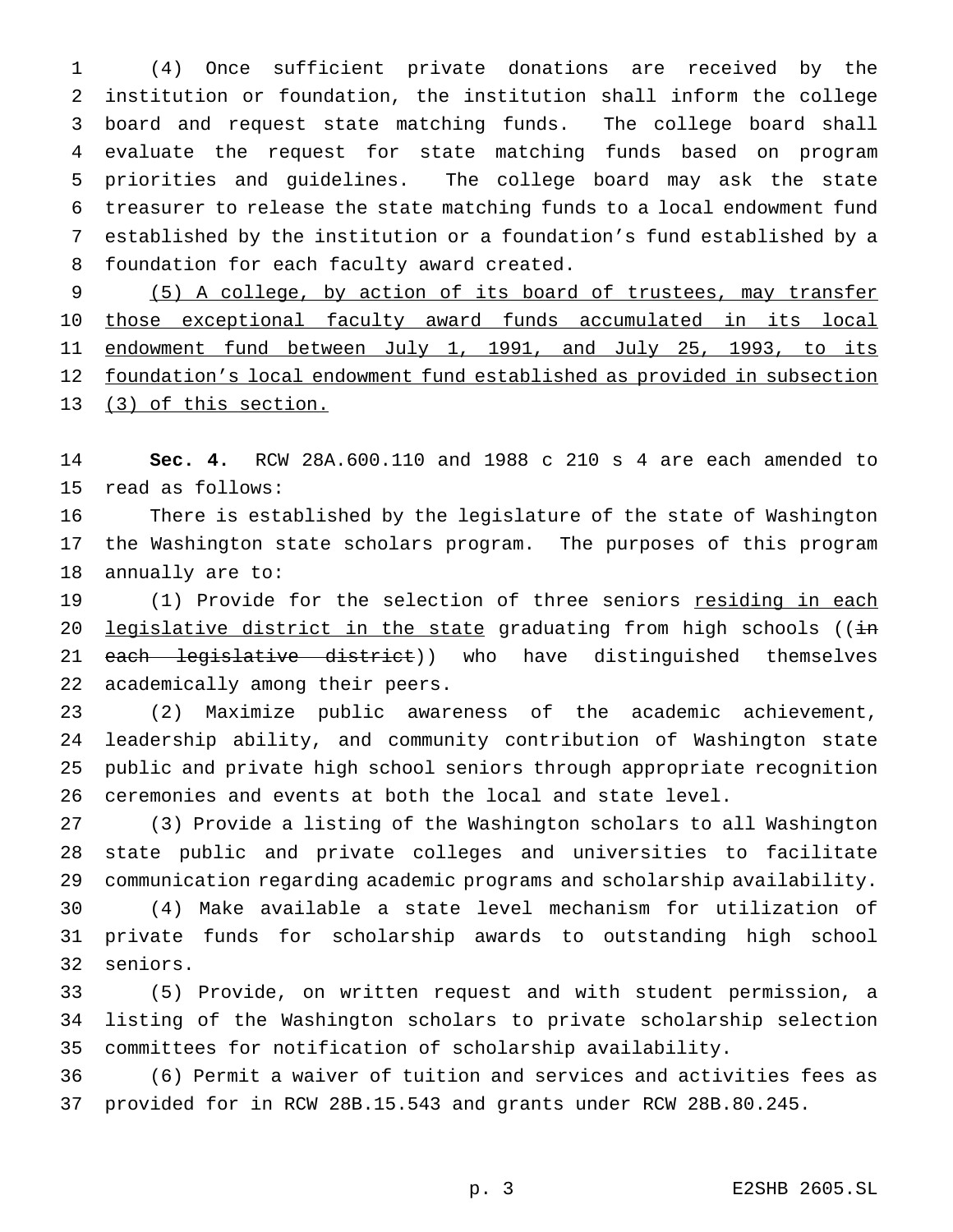NEW SECTION. **Sec. 5.** Unless the context clearly requires otherwise, the definitions in this section apply throughout this section and sections 6 and 7 of this act.

 (1) "Eligible student" means an enlisted member or an officer of the rank of captain or below in the Washington national guard who is a resident student as defined in RCW 28B.15.012 and 28B.15.013, who attends an institution of higher education that is located in this state and accredited by the Northwest Association of Schools and Colleges, and who meets any additional selection criteria adopted by the office.

 (2) "Conditional scholarship" means a loan that is forgiven in whole or in part if the recipient renders service as a member of the Washington national guard under rules adopted by the office.

 (3) "Forgiven" or "to forgive" or "forgiveness" means either to render service in the Washington national guard in lieu of monetary repayment, or to be relieved of the service obligation under rules adopted by the office.

 (4) "Office" means the office of the adjutant general of the state military department.

 (5) "Participant" means an eligible student who has received a conditional scholarship under this chapter.

 (6) "Service obligation" means serving in the Washington national guard for one additional year for each year of conditional scholarship received under this program.

 NEW SECTION. **Sec. 6.** The Washington state national guard conditional scholarship program is established. The program shall be administered by the office. In administering the program, the powers and duties of the office shall include, but need not be limited to:

 (1) The selection of eligible students to receive conditional scholarships;

 (2) The award of conditional scholarships funded by federal and state funds, private donations, or repayments from any participant who does not complete the participant's service obligation. Use of state funds is subject to available funds. The annual amount of each conditional scholarship may vary, but shall not exceed the annual cost of undergraduate tuition fees and services and activities fees at the University of Washington, plus an allowance for books and supplies; (3) The adoption of necessary rules and guidelines;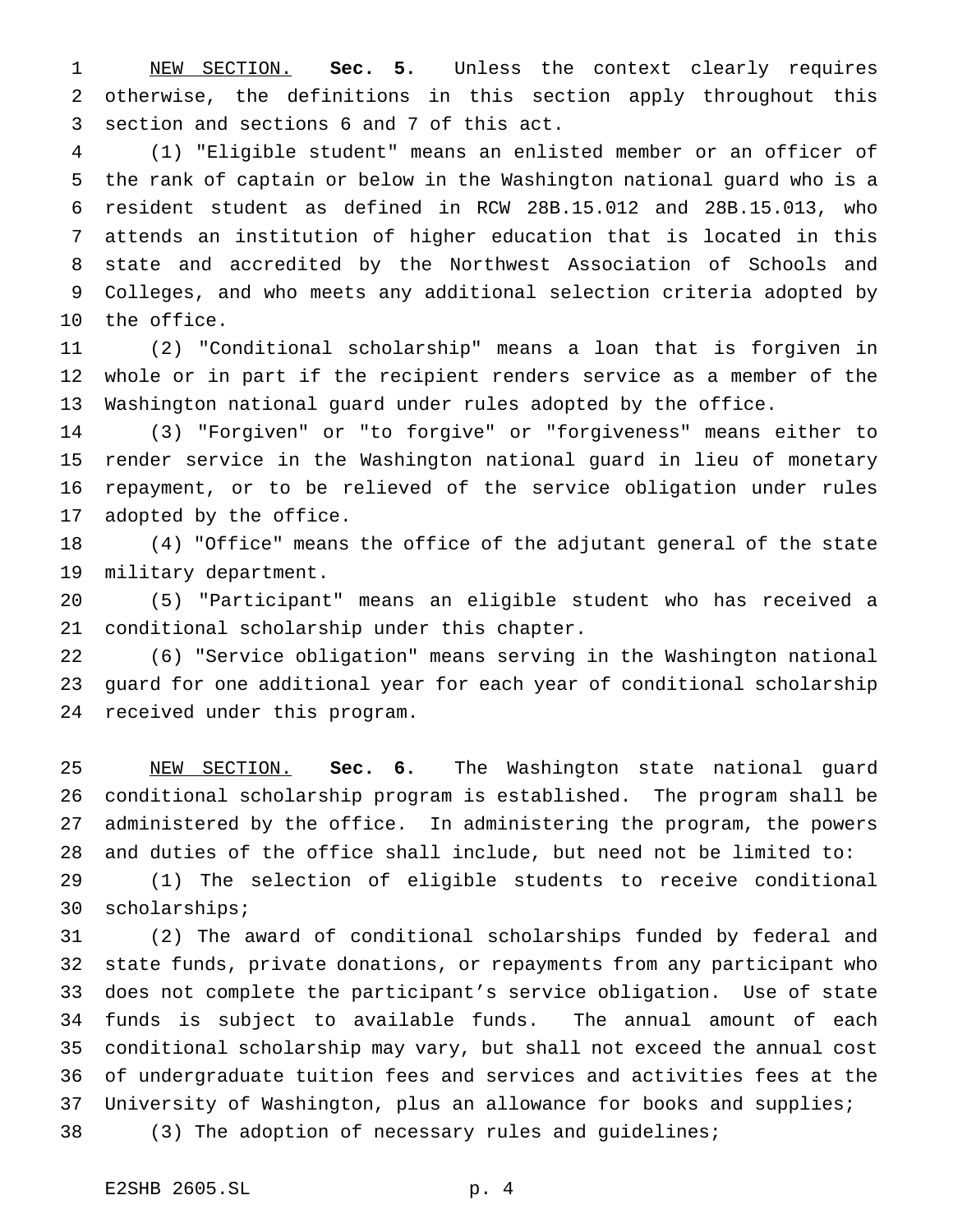(4) The adoption of participant selection criteria. The criteria may include but need not be limited to requirements for: Satisfactory progress, minimum grade point averages, enrollment in courses or programs that lead to a baccalaureate degree or an associate degree or a certificate, and satisfactory participation as a member of the Washington national guard;

 (5) The notification of participants of their additional service obligation or required repayment of the conditional scholarship; and

 (6) The collection of repayments from participants who do not meet the eligibility criteria or service obligations.

 NEW SECTION. **Sec. 7.** (1) Participants in the conditional scholarship program incur an obligation to repay the conditional scholarship, with interest, unless they serve in the Washington national guard for one additional year for each year of conditional scholarship received, under rules adopted by the office.

 (2) The entire principal and interest of each yearly repayment shall be forgiven for each additional year in which a participant serves in the Washington national guard, under rules adopted by the office.

 (3) If a participant elects to repay the conditional scholarship, the period of repayment shall be four years, with payments accruing quarterly commencing nine months from the date that the participant leaves the Washington national guard or withdraws from the institution of higher education, whichever comes first. The interest rate on the repayments shall be eight percent per year. Provisions for deferral and forgiveness shall be determined by the office.

 (4) The office is responsible for collection of repayments made under this section. The office shall exercise due diligence in such collection, maintaining all necessary records to ensure that maximum repayments are made. Collection and servicing of repayments under this section shall be pursued using the full extent of law, including wage garnishment if necessary. The office is responsible to forgive all or parts of such repayments under the criteria established in this section, and shall maintain all necessary records of forgiven payments. The office may contract with the higher education coordinating board for collection of repayments under this section.

 (5) Receipts from the payment of principal or interest paid by or on behalf of participants shall be deposited with the office and shall